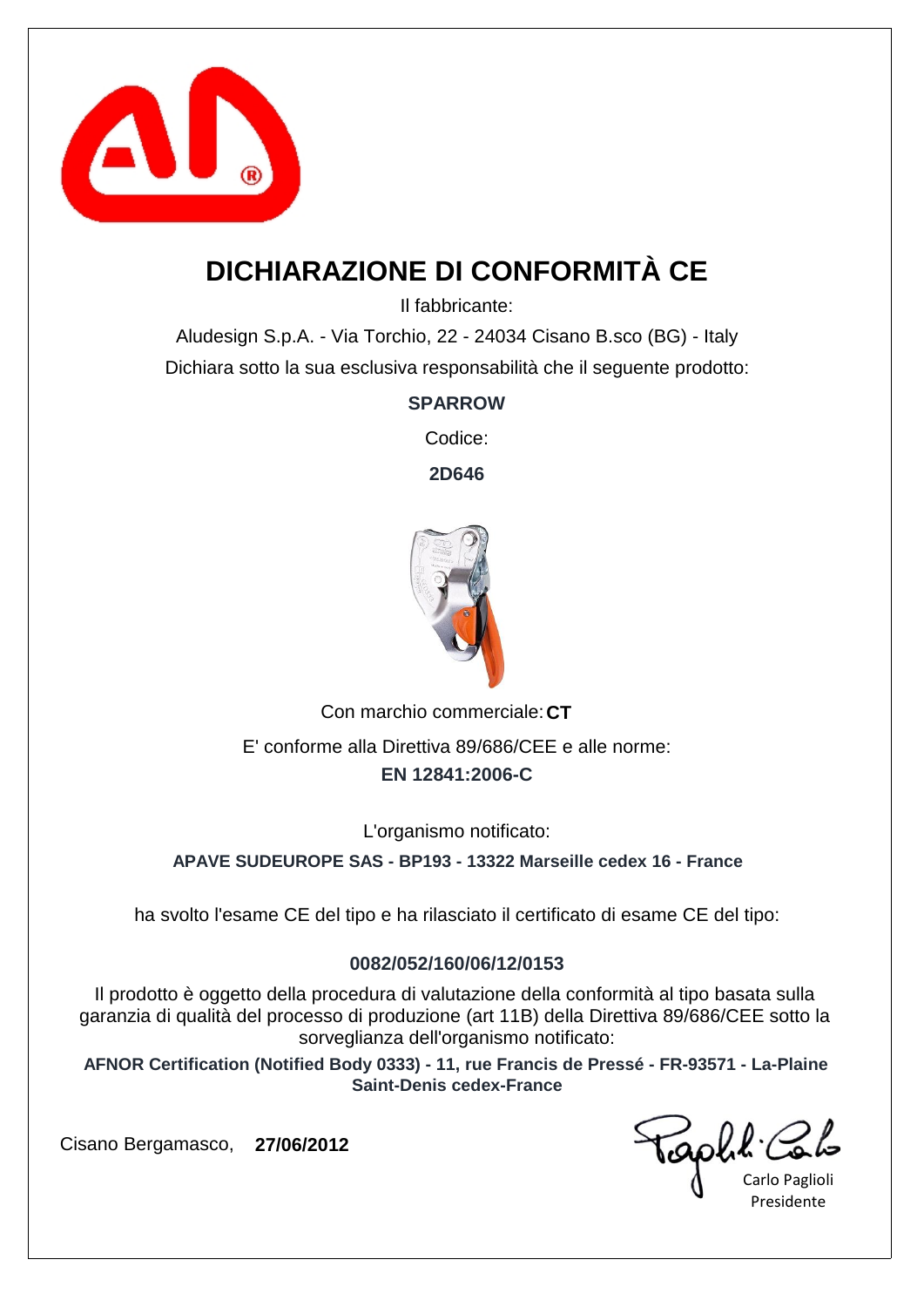

# **DÉCLARATION CE DE CONFORMITÉ**

Le fabricant :

Aludesign S.p.A. - Via Torchio, 22 - 24034 Cisano B.sco (BG) - Italy Déclare sous sa seule responsabilité que le produit suivant:

**SPARROW**

Référence :

**2D646**



Avec le marque commerciale : CT **EN 12841:2006-C** Est conforme aux Directive 89/686/CEE et aux normes :

L'organisme notifié :

**APAVE SUDEUROPE SAS - BP193 - 13322 Marseille cedex 16 - France**

a effectué l'examen CE de type et a délivré l'attestation d'examen CE de type :

### **0082/052/160/06/12/0153**

Le produit est soumis à la procédure d'évaluation de la conformité au type basée sur l'assurance de la qualité du processus de production (art. 11b) du Directive 89/686/CEE sous la supervision de l'organisme notifié :

**AFNOR Certification (Notified Body 0333) - 11, rue Francis de Pressé - FR-93571 - La-Plaine Saint-Denis cedex-France**

Carlo Paglioli Président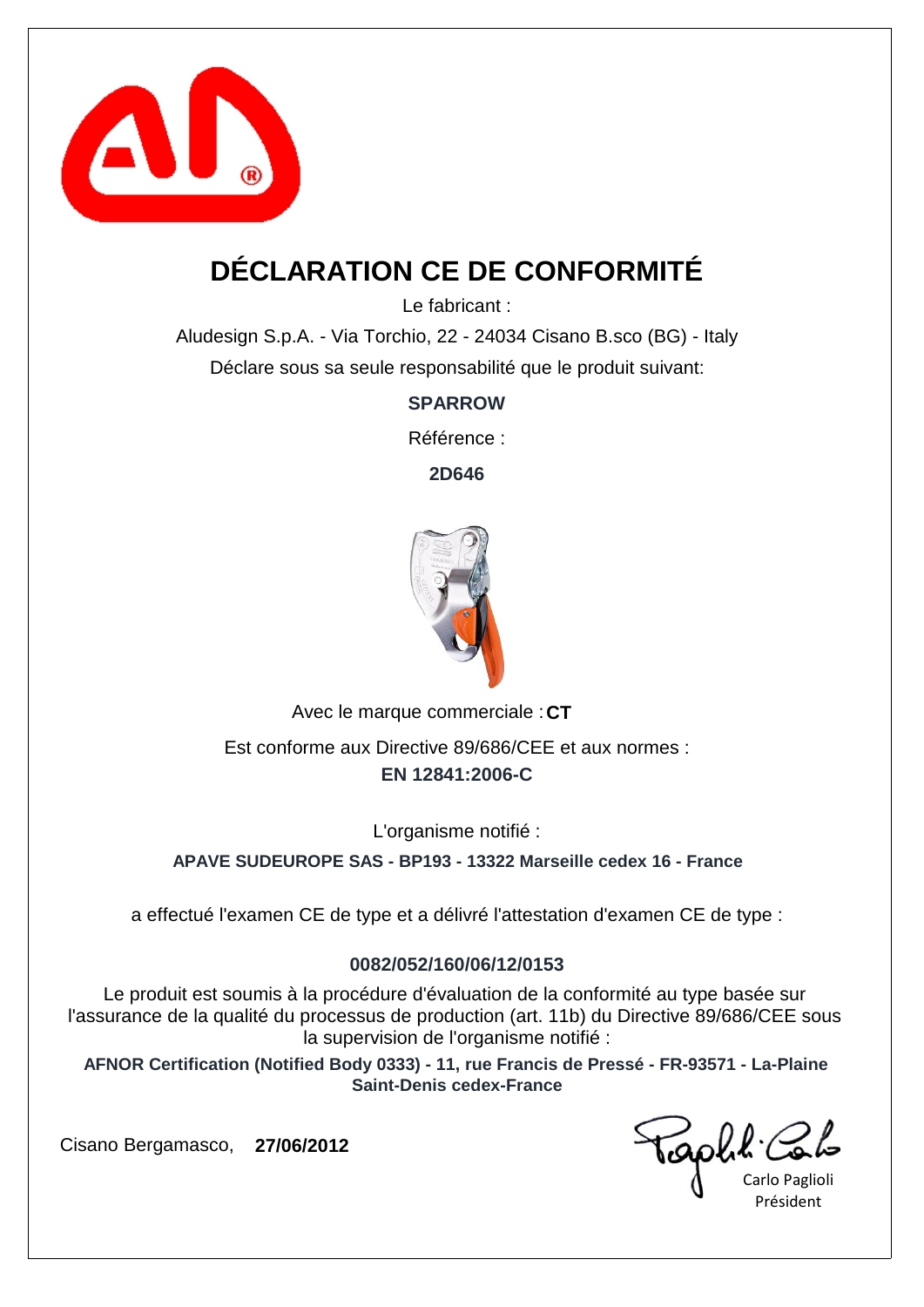

## **EC DECLARATION OF CONFORMITY**

The manufacturer:

Aludesign S.p.A. - Via Torchio, 22 - 24034 Cisano B.sco (BG) - Italy Declares under its sole responsibility that the following product:

**SPARROW**

Code:

**2D646**



With the trade mark: CT

**EN 12841:2006-C** Complies with the Directive 89/686/EEC and with the standards:

The notified body:

**APAVE SUDEUROPE SAS - BP193 - 13322 Marseille cedex 16 - France**

carried out the EC type examination and issued the EC type examination certificate:

#### **0082/052/160/06/12/0153**

The product is subject to the conformity assessment procedure based on the quality assurance of the production process (art. 11b) of Directive 89/686/EEC under the supervision of the notified body:

**AFNOR Certification (Notified Body 0333) - 11, rue Francis de Pressé - FR-93571 - La-Plaine Saint-Denis cedex-France**

Carlo Paglioli President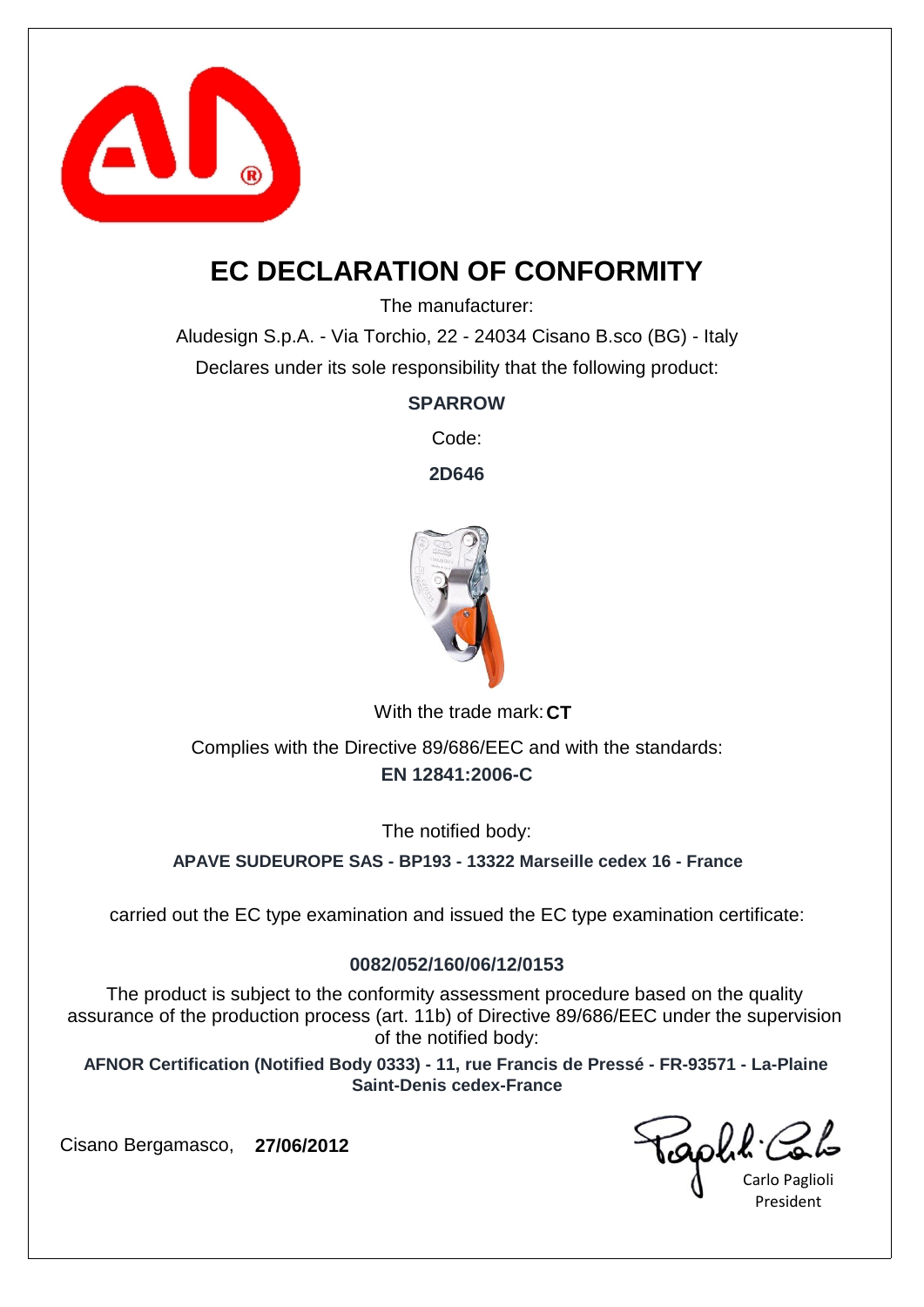

# **EG-KONFORMITÄTSERKLÄRUNG**

Der Hersteller:

Aludesign S.p.A. - Via Torchio, 22 - 24034 Cisano B.sco (BG) - Italy Erklärt in alleiniger Verantwortung, dass folgendes Produkt:

**SPARROW**

Referenz:

**2D646**



Mit der Handelsmarke: CT

**EN 12841:2006-C** entspricht der Richtlinie 89/686/EWG und den Standards:

Die benannte Stelle:

**APAVE SUDEUROPE SAS - BP193 - 13322 Marseille cedex 16 - France**

hat die EG-Baumusterprüfung durchgeführt und hat die EG-Baumusterprüfbescheinigung ausgestellt:

#### **0082/052/160/06/12/0153**

Das Produkt wird dem Bewertungsverfahren hinsichtlich der Konformität mit dem Baumuster auf der Grundlage einer Qualitätssicherung bezogen auf den Produktionsprozess der Richtlinie 89/686/EWG (art. 11b) unter der Aufsicht der benannten Stelle:

**AFNOR Certification (Notified Body 0333) - 11, rue Francis de Pressé - FR-93571 - La-Plaine Saint-Denis cedex-France**

Carlo Paglioli Präsident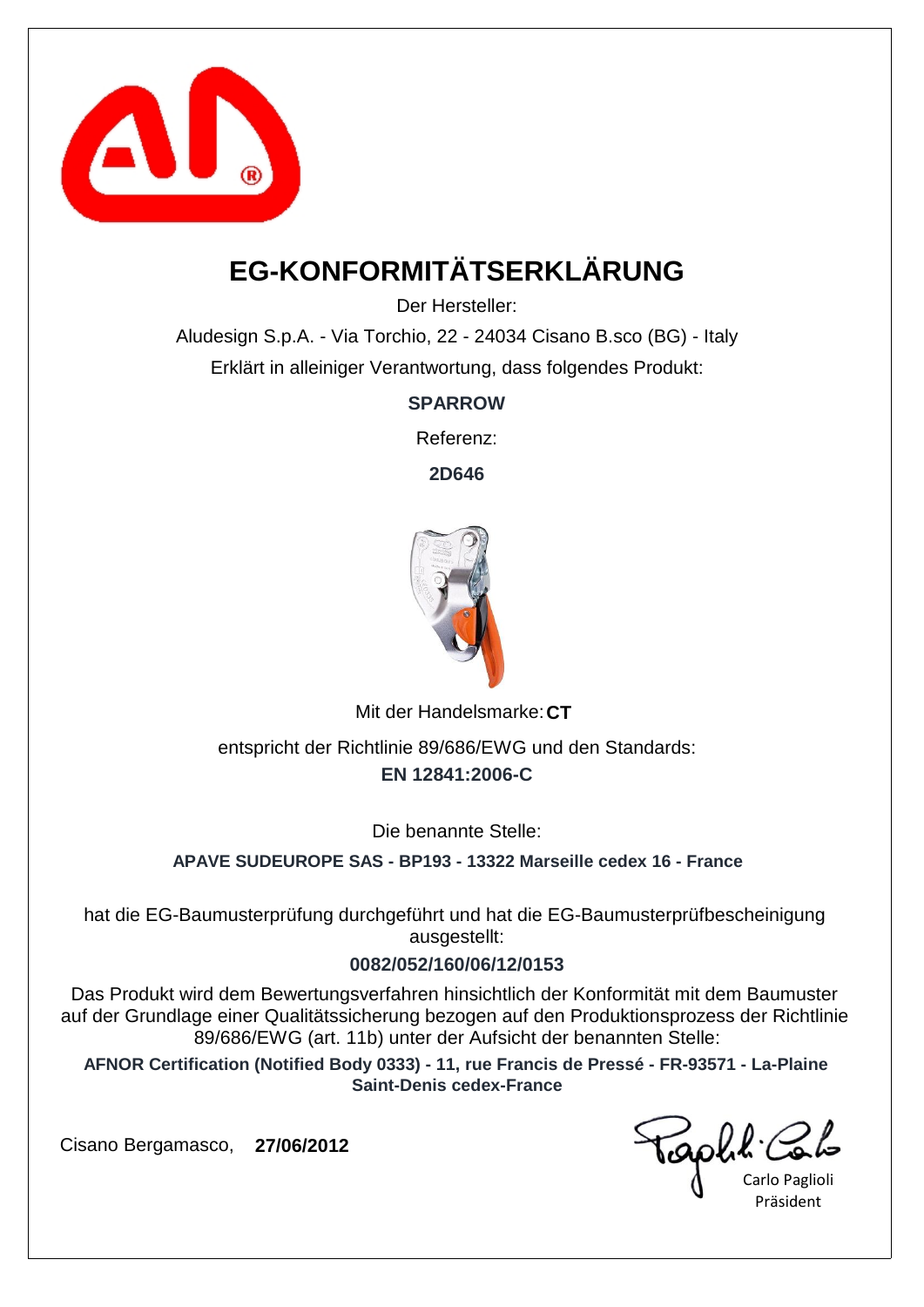

# **DECLARACIÓN DE CONFORMIDAD CE**

El fabricante:

Aludesign S.p.A. - Via Torchio, 22 - 24034 Cisano B.sco (BG) - Italy Declara bajo su exclusiva responsabilidad que el siguiente producto

**SPARROW**

Código:

**2D646**



Con marca comercial: CT **EN 12841:2006-C** Cumple con la Directiva 89/686/CEE y las normas:

El organismo notificado:

**APAVE SUDEUROPE SAS - BP193 - 13322 Marseille cedex 16 - France**

Realizó el examen de tipo CE y emitió el certificado de examen de tipo CE:

### **0082/052/160/06/12/0153**

El producto está sujeto al procedimiento de evaluación de conformidad basado en la garantía de calidad del proceso de producción (art. 11b) de Directiva 89/686/CEE bajo la supervisión del organismo notificado:

**AFNOR Certification (Notified Body 0333) - 11, rue Francis de Pressé - FR-93571 - La-Plaine Saint-Denis cedex-France**

Carlo Paglioli Presidente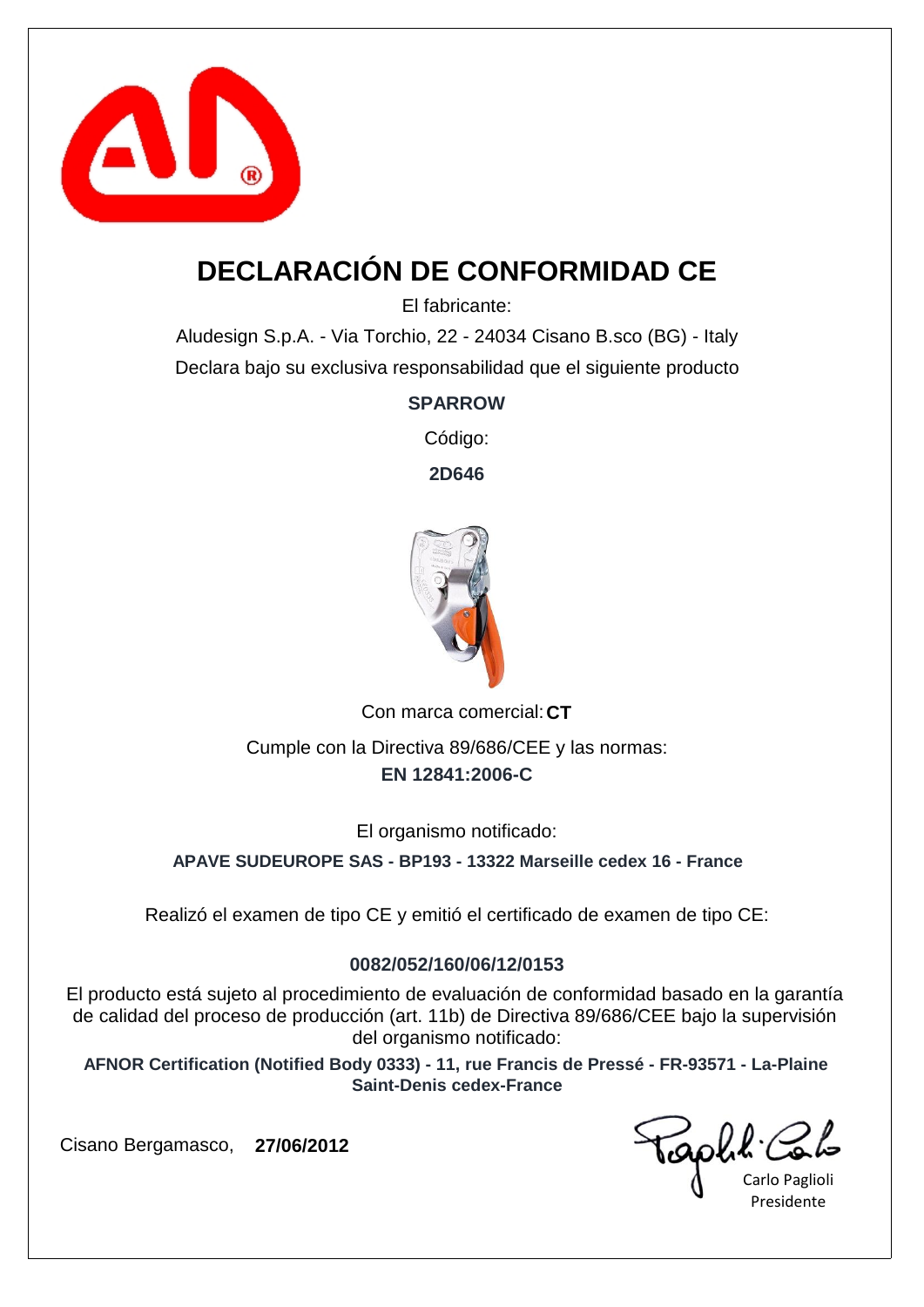

## **ЕС ДЕКЛАРАЦИЯ ЗА СЪОТВЕТСТВИЕ**

Производителят:

AludesignS.p.A.-ViaTorchio,22-24034CisanoB.sco(BG)–Italy декларира на своя изключителна отговорност, че следният продукт:

#### **SPARROW**

Код:

**2D646**



**CT** с търговска марка:

**EN 12841:2006-C** съответства на изискванията на Директива 89/686 (ЕСС) и на следните стандарти:

Нотифицираният орган:

**APAVE SUDEUROPE SAS - BP193 - 13322 Marseille cedex 16 - France**

е провел ЕС изследване на типа и е издал сертификат за ЕС изследване на типа:

#### **0082/052/160/06/12/0153**

Продуктът е предмет на процедура за оценка на съответствие на типа, базирана на гаранцията за качество на производствения процес (чл. 11B) от Директива 89/686/ЕСС под надзора на следния нотифициран орган:

**AFNOR Certification (Notified Body 0333) - 11, rue Francis de Pressé - FR-93571 - La-Plaine Saint-Denis cedex-France**

Carlo Paglioli Председател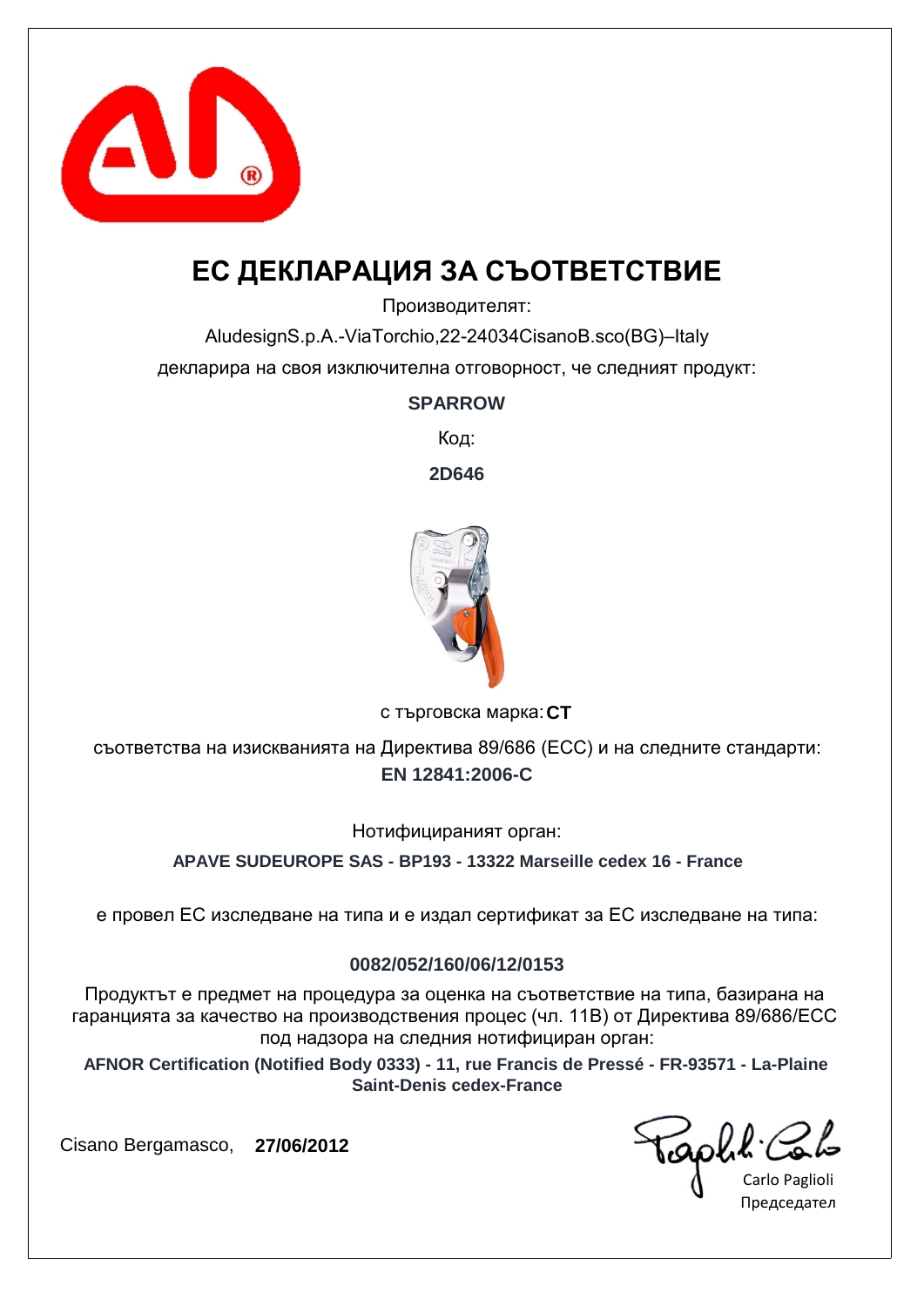

## **IZJAVA O SUKLADNOSTI CE**

Proizvođač:

Aludesign S.p.A. - ViaTorchio, 22 - 24034 CisanoB.sco(BG)- Italija izjavljuje pod punom odgovornošću da je sljedeći proizvod:

**SPARROW**

oznaka:

**2D646**



robni žig: **CT** 

**EN 12841:2006-C** usklađen s direktivom 89/686/CEE i s normama:

Prijavljeno tijelo:

**APAVE SUDEUROPE SAS - BP193 - 13322 Marseille cedex 16 - France**

provelo je CE istraživanje tipa i izdalo potvrdu o tipnom ispitivanju CE:

### **0082/052/160/06/12/0153**

Proizvod je predmet procesa vrednovanja tipske sukladnosti temeljenog na osiguranju kvalitete proizvodnog procesa (član 11B) direktive 89/686/CEE pod nadzorom prijavljenog tijela:

**AFNOR Certification (Notified Body 0333) - 11, rue Francis de Pressé - FR-93571 - La-Plaine Saint-Denis cedex-France**

Carlo Paglioli Predsjednik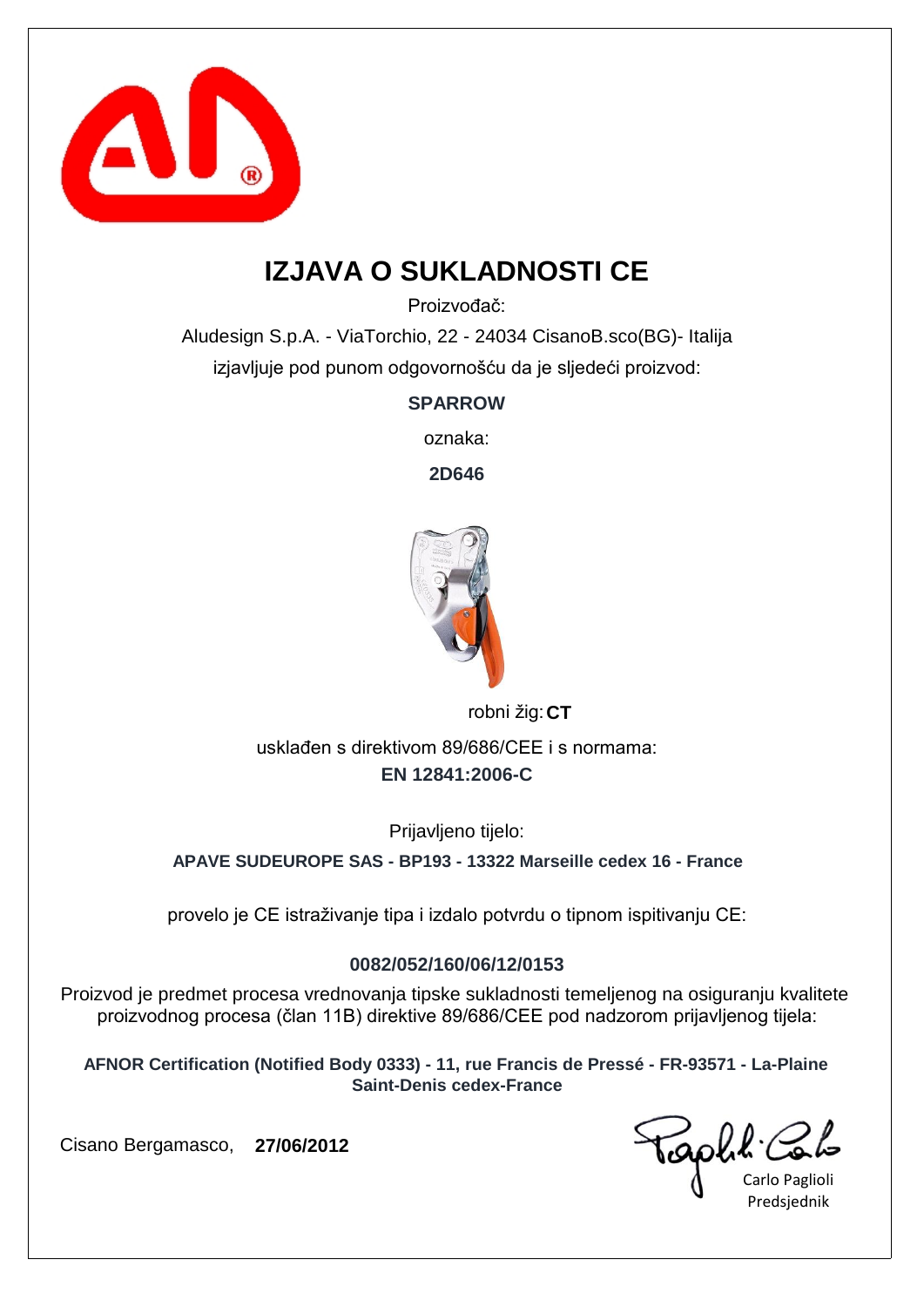

### **EF-KONFORMITETSERKLÆRING**

Fabrikanten:

Aludesign S.p.A. - Via Torchio, 22 - 24034 Cisano B.sco (BG) - Italien erklærer nedenfor eneansvar for at det følgende produkt:

**SPARROW**

Kode:

**2D646**



Med varemærke: CT

**EN 12841:2006-C** er i overensstemmelse med direktiv 89/686/EØS standarderne:

Det bemyndigede organ:

**APAVE SUDEUROPE SAS - BP193 - 13322 Marseille cedex 16 - France**

har udført typeafprøvningen og udstedt en EF-typeafprøvningsattest af typen:

#### **0082/052/160/06/12/0153**

Produktet er underlagt procedurerne for kontrol af overensstemmelse med typen gennem kvalitetssikring af produktionen (modul D) iht. forordning (EU) 2016/425 udført af det bemyndigede organ:

**AFNOR Certification (Notified Body 0333) - 11, rue Francis de Pressé - FR-93571 - La-Plaine Saint-Denis cedex-France**

Carlo Paglioli Adm. Direktør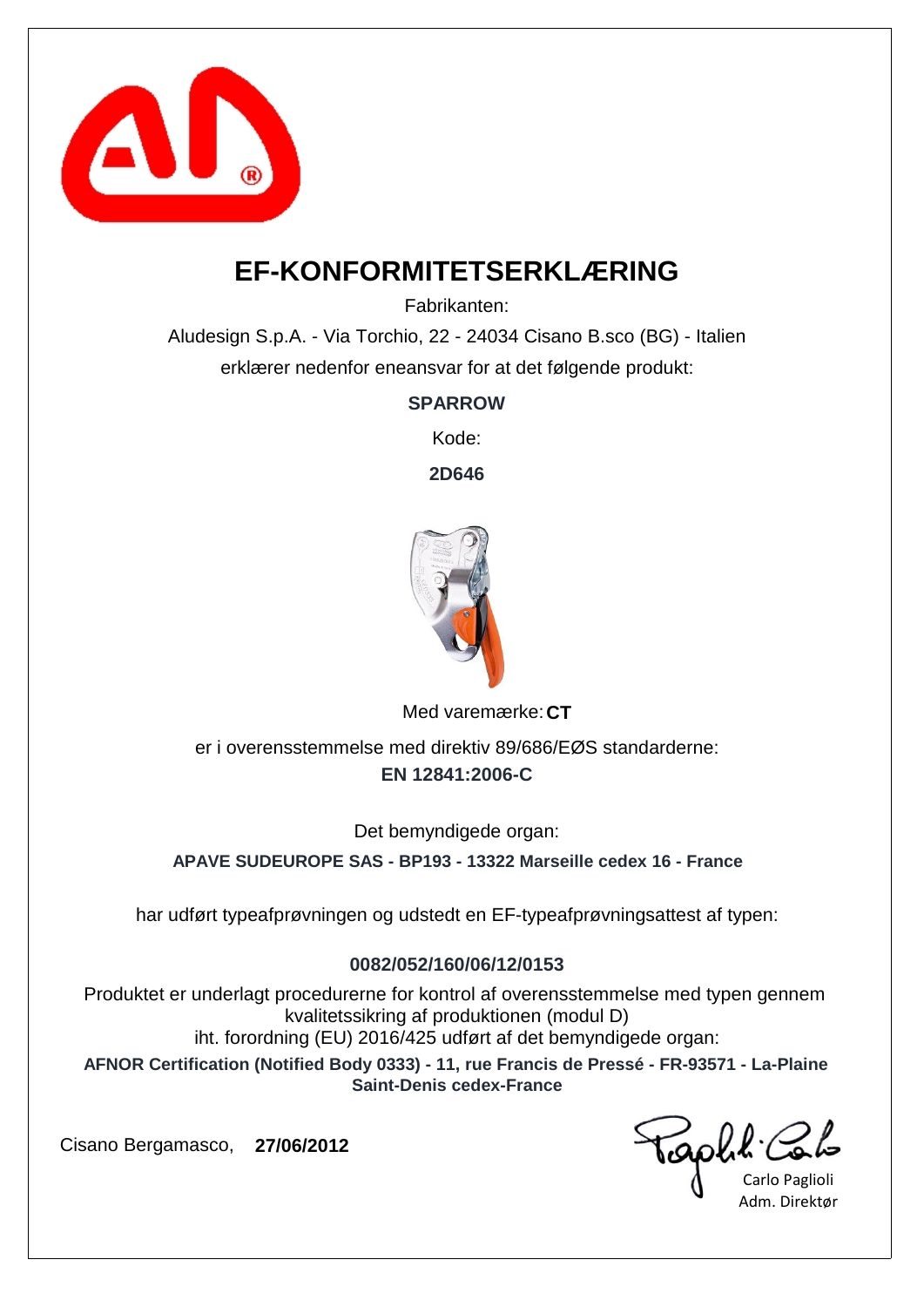

### **EY-VAATIMUSTENMUKAISUUSVAKUUTUS**

Valmistaja:

Aludesign S.p.A. - Via Torchio, 22 - 24034 Cisano B.sco (BG) – Italia Julistaa alla yksinoikeudellisella vastuullaan, että seuraava tuote:

#### **SPARROW**

Koodi:

**2D646**



**CT** Tavaramerkillä: Noudattaa direktiiviä 89/686/ETY ja standardeja:

### **EN 12841:2006-C**

Laitos, jolle on tiedotettu:

**APAVE SUDEUROPE SAS - BP193 - 13322 Marseille cedex 16 - France**

On suorittanut EY:n kokeen tyyppiä ja on myöntänyt EY-kokeen sertifikaatin tyyppiä:

### **0082/052/160/06/12/0153**

Tuotteeseen kohdistuu tyypin vaatimustenmukaisuuden arviointimenetelmä, joka perustuu valmistusprosessin laatutakuuseen

direktiivin 89/686/ETY (art. 11B) mukaisesti informoidun laitoksen alaisena:

**AFNOR Certification (Notified Body 0333) - 11, rue Francis de Pressé - FR-93571 - La-Plaine Saint-Denis cedex-France**

Carlo Paglioli Puheenjohtaja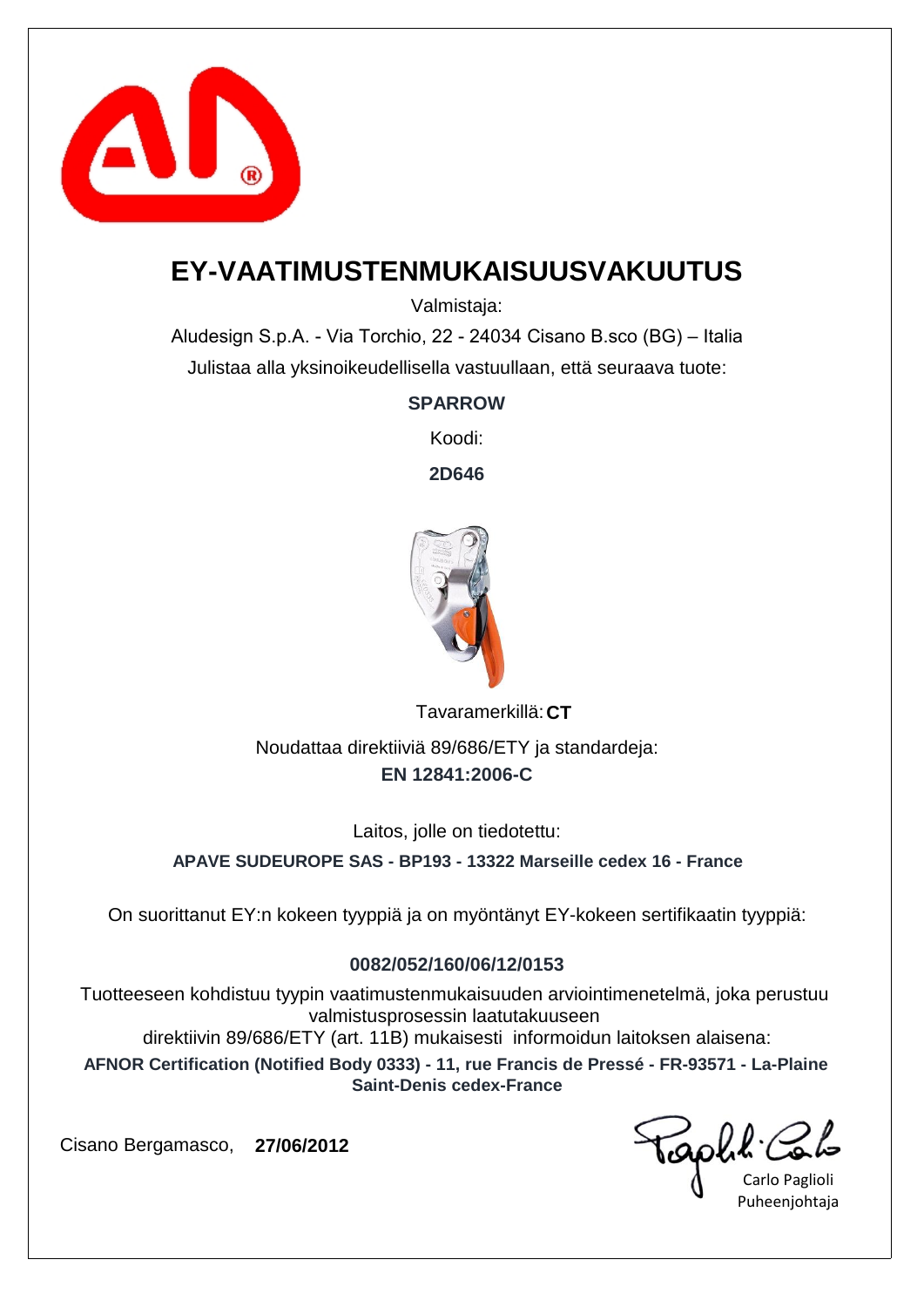

# **DEARBHÚ COMHRÉIREACHTA CE**

An monaróir:

Aludesign S.p.A. - Via Torchio, 22 - 24034 Cisano B.sco (BG) – Italy Dearbhaíonn an Iodáil faoina fhreagracht amháin gurb é an táirge seo a leanas:

**SPARROW**

Cód:

**2D646**



Le trádmharc: CT

**EN 12841:2006-C** Ag comhlíonadh na Treorach (AE) 89/686 agus na gcaighdeán:

An comhlacht dá dtugtar fógra:

**APAVE SUDEUROPE SAS - BP193 - 13322 Marseille cedex 16 - France**

a rinne cineálscrúdú CE agus a d'eisigh deimhniú CE ar chineálscrúdú:

#### **0082/052/160/06/12/0153**

Tá an táirge faoi réir an nós imeachta um measúnú comhréireachta bunaithe ar dhearbhú cáilíochta an phróisis táirgthe (airt. 11B) den Treoir 89/686/CE faoi mhaoirseacht an chomhlachta a dtugtar fógra dó:

**AFNOR Certification (Notified Body 0333) - 11, rue Francis de Pressé - FR-93571 - La-Plaine Saint-Denis cedex-France**

Carlo Paglioli Uachtarán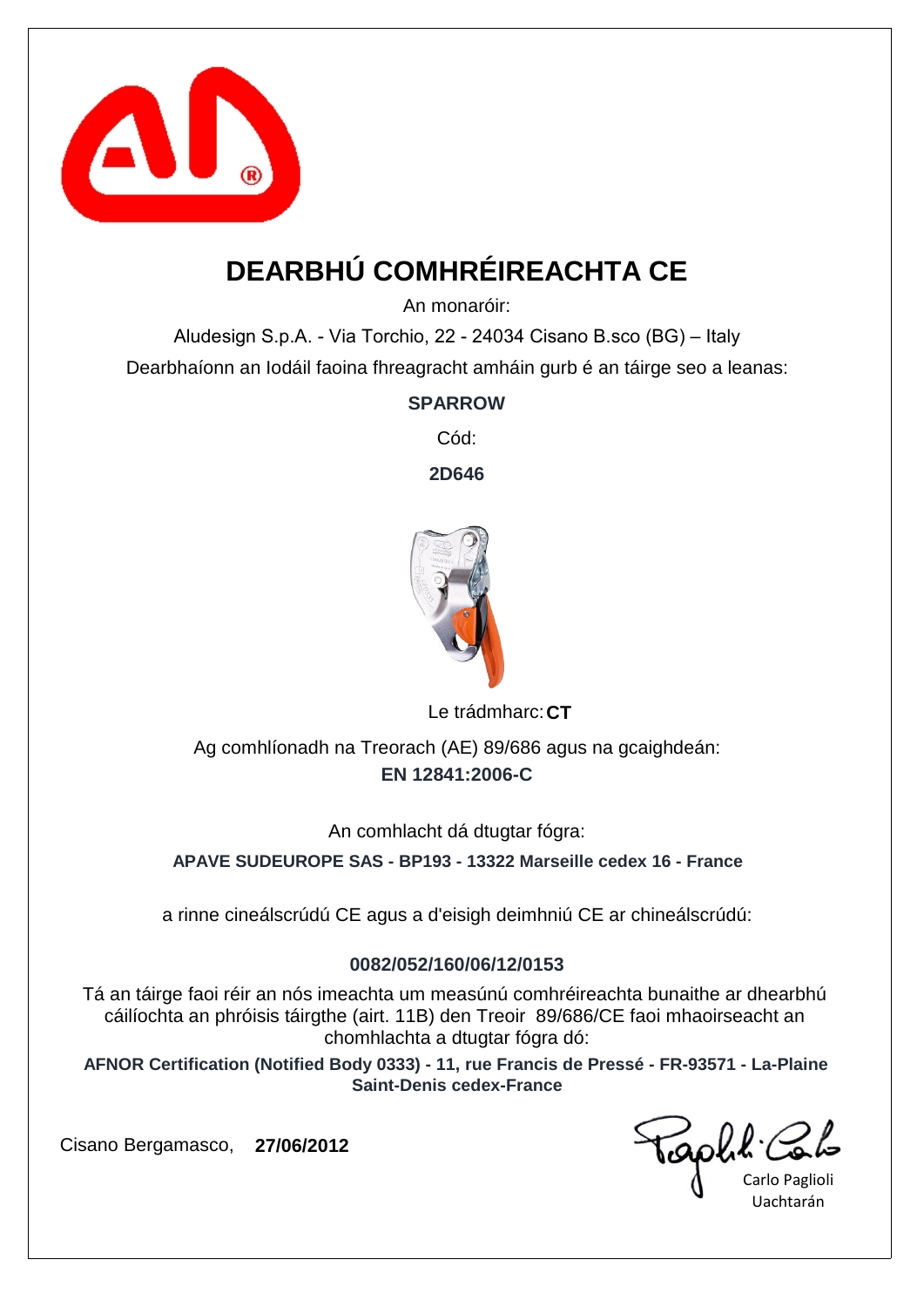

# **DIKJARAZZJONI TAL-KONFORMITÀ TAL-KE**

Il-manifattur

Aludesign S.p.A. - Via Torchio, 22 - 24034 Cisano B.sco (BG) - Italja Jiddikjara taħt ir-responsabbilta esklussiva tiegħu li l-prodott li ġej:

### **SPARROW**

Kodiċi<sup>-</sup>

**2D646**



Bit-trademark: CT

**EN 12841:2006-C** Huwa konformi mad-Direttiva 89/686/KEE u mar-regoli:

Il-kumpanija notifikata:

**APAVE SUDEUROPE SAS - BP193 - 13322 Marseille cedex 16 - France**

għamlet l-eżami tat-tip tal-KE u ħarġet iċ-ċertifikat tal-eżami tat-tip tal-KE:

### **0082/052/160/06/12/0153**

Il-prodott huwa suġġett għall-proċedura tal-evalwazzjoni tal-konformità bbażata fuq il-garanzija tal-kwalità tal-process ta' produzzjoni (art. 11B tad-Direttiva 89/686/KEE taħt is-sorveljanza tal-kumpanija notifikata:

**AFNOR Certification (Notified Body 0333) - 11, rue Francis de Pressé - FR-93571 - La-Plaine Saint-Denis cedex-France**

Carlo Paglioli President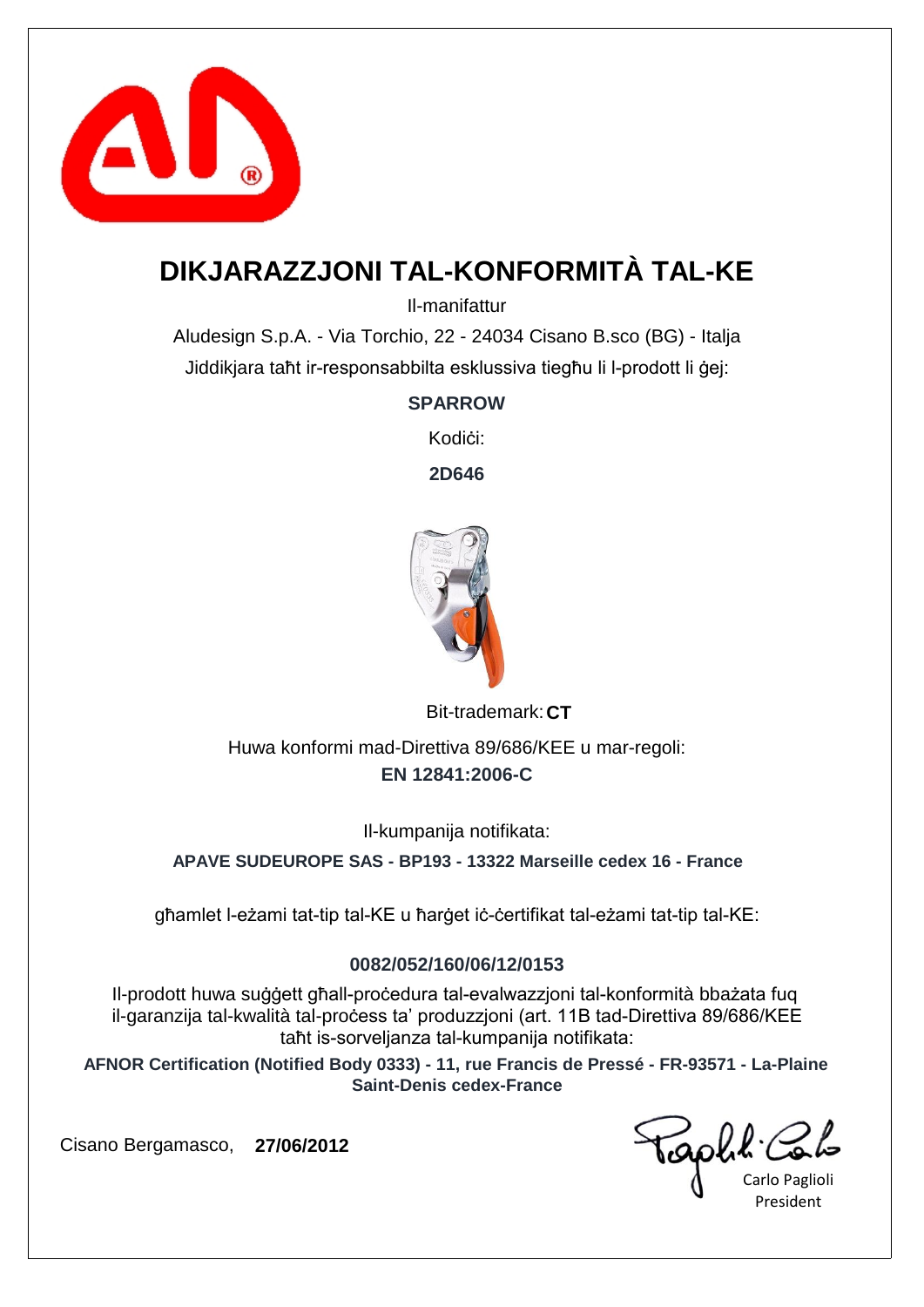

## **ΔΗΛΩΣΗ ΣΥΜΜΟΡΦΩΣΗΣ ΕΚ**

Ο κατασκευαστής:

Aludesign S.p.A. - Via Torchio, 22 - 24034 Cisano B.sco (BG) - Ιταλία Δηλώνει με δική του ευθύνη ότι το προϊόν

**SPARROW**

Κωδικός:

**2D646**



**CT** Με εμπορικό σήμα:

**EN 12841:2006-C** Συμμορφώνεται με την οδηγία 89/686/ΕΟΚ και τα πρότυπα:

Ο κοινοποιημένος οργανισμός:

**APAVE SUDEUROPE SAS - BP193 - 13322 Marseille cedex 16 - France**

διενήργησε την εξέταση τύπου ΕΚ και εξέδωσε τη βεβαίωση εξέτασης ΕΚ του τύπου:

#### **0082/052/160/06/12/0153**

Το προϊόν υπόκειται στη διαδικασία αξιολόγησης της συμμόρφωσης με βάση τη διασφάλιση ποιότητας της παραγωγικής διαδικασίας (άρθρο 11Β) της οδηγίας 89/686/ΕΟΚ υπό την εποπτεία του κοινοποιημένου οργανισμού:

**AFNOR Certification (Notified Body 0333) - 11, rue Francis de Pressé - FR-93571 - La-Plaine Saint-Denis cedex-France**

Carlo Paglioli Πρόεδρος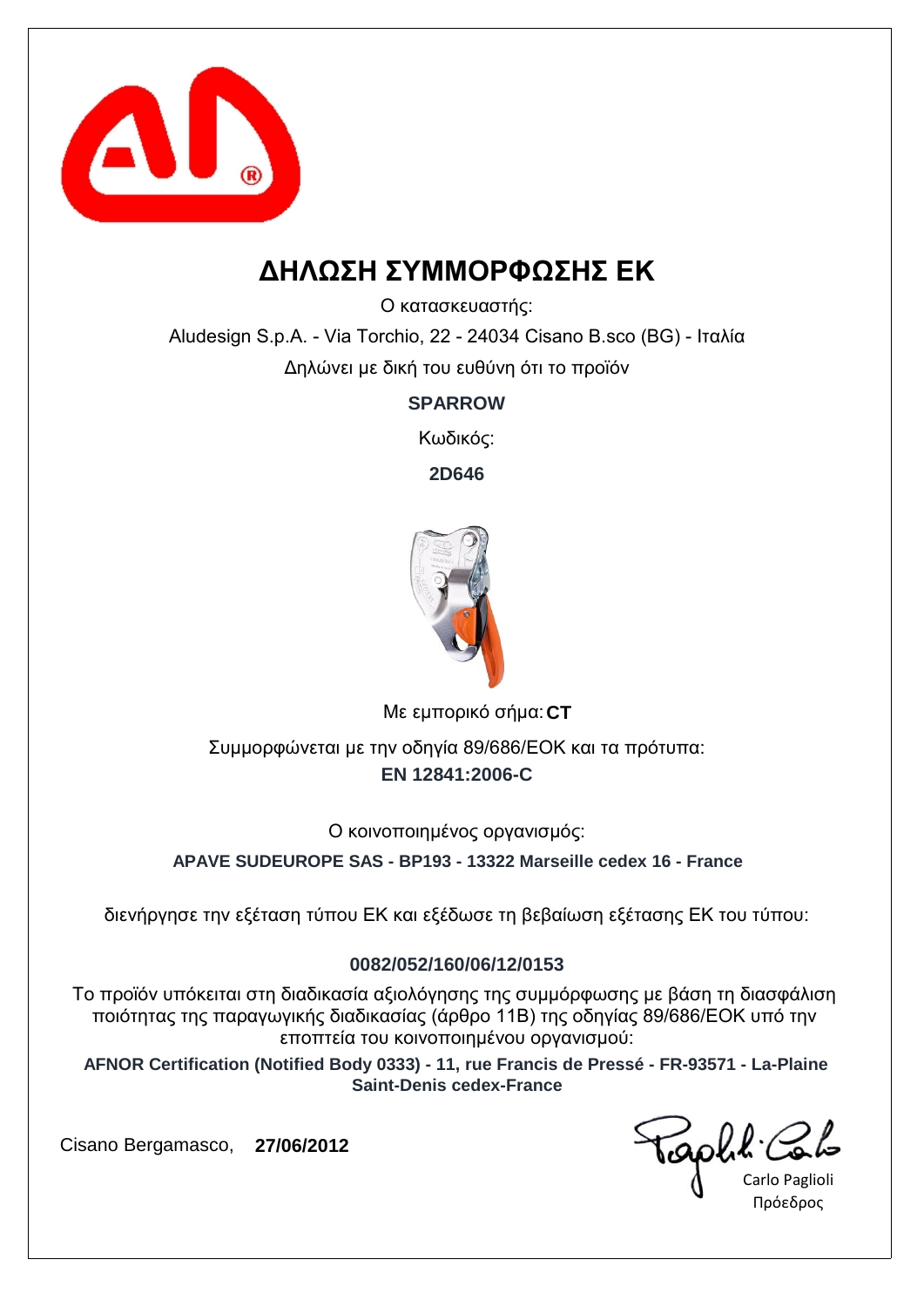

# **DEKLARACJA ZGODNOŚCI WE**

Producent:

Aludesign S.p.A. - Via Torchio, 22 - 24034 Cisano B.sco (BG) - Italy oświadcza na swoją wyłączną odpowiedzialność, że poniższy produkt:

**SPARROW**

Kod:

**2D646**



Znak towarowy: CT **EN 12841:2006-C** Jest zgodny z Dyrektywą 89/686 / EWGi normami:

Jednostka notyfikowana

**APAVE SUDEUROPE SAS - BP193 - 13322 Marseille cedex 16 - France**

przeprowadziła badanie typu WE i wydała certyfikat badania WE typu:

### **0082/052/160/06/12/0153**

Produkt jest przedmiotem oceny zgodności z typem, w oparciu o zapewnienie jakości procesu produkcji (art. 11 pkt.B) Dyrektywy 89/686 / EWG pod nadzorem jednostki notyfikowanej:

**AFNOR Certification (Notified Body 0333) - 11, rue Francis de Pressé - FR-93571 - La-Plaine Saint-Denis cedex-France**

Carlo Paglioli Prezes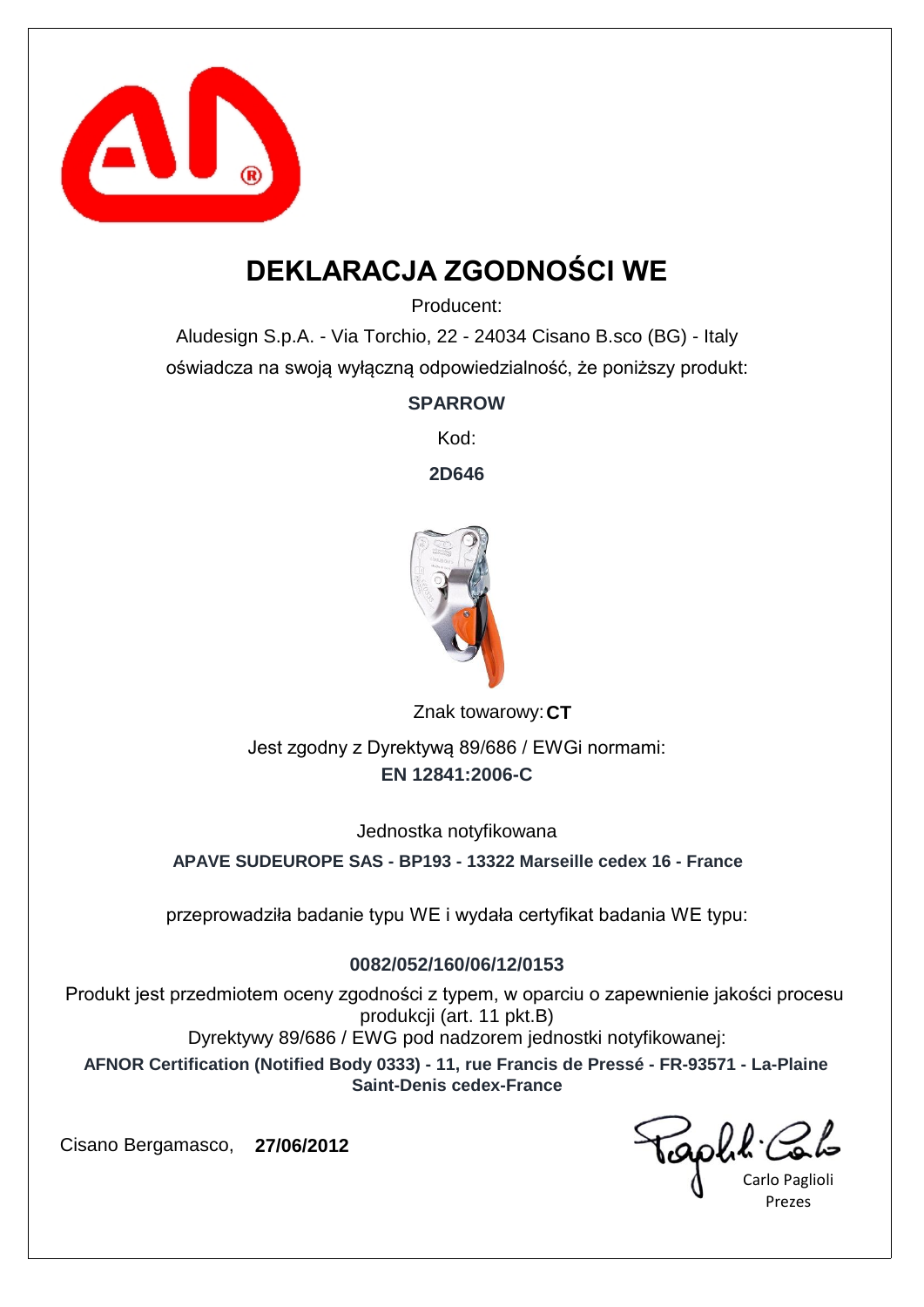

## **DECLARAȚIE DE CONFORMITATE CE**

Producătorul:

Aludesign S.p.A. - Via Torchio, 22 - 24034 Cisano B.sco (BG) - Italia Declară pe propria răspundere că produsul următor:

**SPARROW**

Cod:

**2D646**



Cu marca comercială: CT **EN 12841:2006-C** Este conform Direttivei 89/686/CEE și standardelor:

Organismul notificat:

**APAVE SUDEUROPE SAS - BP193 - 13322 Marseille cedex 16 - France**

a efectuat examinarea CE de tip și a eliberat certificatul de examinare CE de tip:

#### **0082/052/160/06/12/0153**

Produsul face obiectul procedurii de evaluare a conformității bazată pe asigurarea calității procesului de producție (art 11B) din Directiva 89/686/CEE sub supravegherea organismului notificat:

**AFNOR Certification (Notified Body 0333) - 11, rue Francis de Pressé - FR-93571 - La-Plaine Saint-Denis cedex-France**

Carlo Paglioli Președinte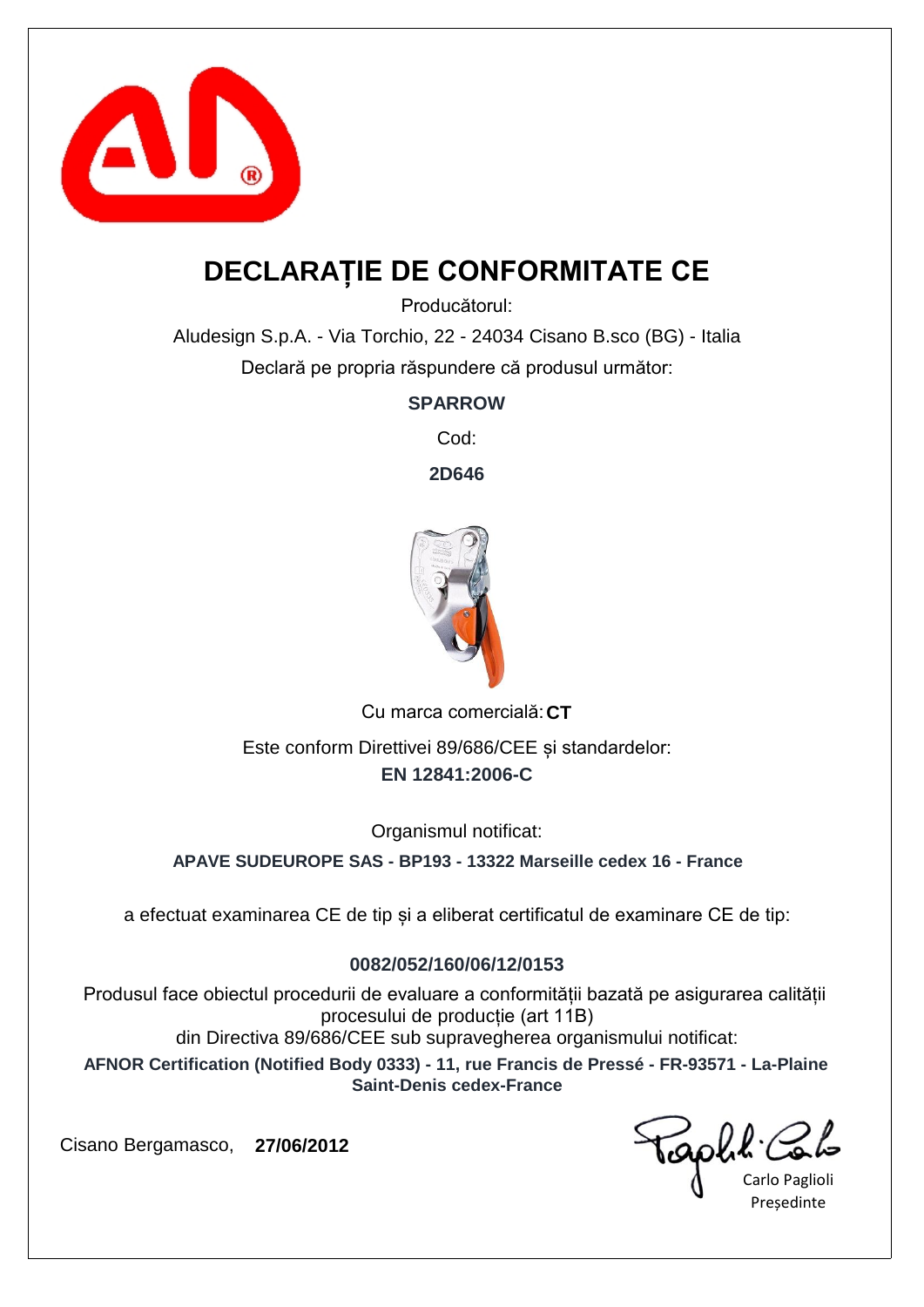

## **IZJAVA O SKLADNOSTI ES**

Proizvajalec:

Aludesign S.p.A. - Via Torchio, 22 - 24034 Cisano B.sco (BG) - Italija Pri polni odgovornosti izjavlja, da je naslednji izdelek:

**SPARROW**

koda:

**2D646**



Blagovna znamka: CT **EN 12841:2006-C** skladen z Direktivo (EGS) 89/686/EGS in s standardi:

Priglašeni organ:

**APAVE SUDEUROPE SAS - BP193 - 13322 Marseille cedex 16 - France**

je opravil ES pregled tipa in je izdal certifikat o ES-pregledu tipa:

### **0082/052/160/06/12/0153**

Izdelek je podvržen postopku ugotavljanja skladnosti s tipom na podlagi zagotavljanja kakovosti proizvodnje (čl. 11B) Smernice 89/686/EGS pod nadzorom priglašenega organa:

**AFNOR Certification (Notified Body 0333) - 11, rue Francis de Pressé - FR-93571 - La-Plaine Saint-Denis cedex-France**

Carlo Paglioli Predsednik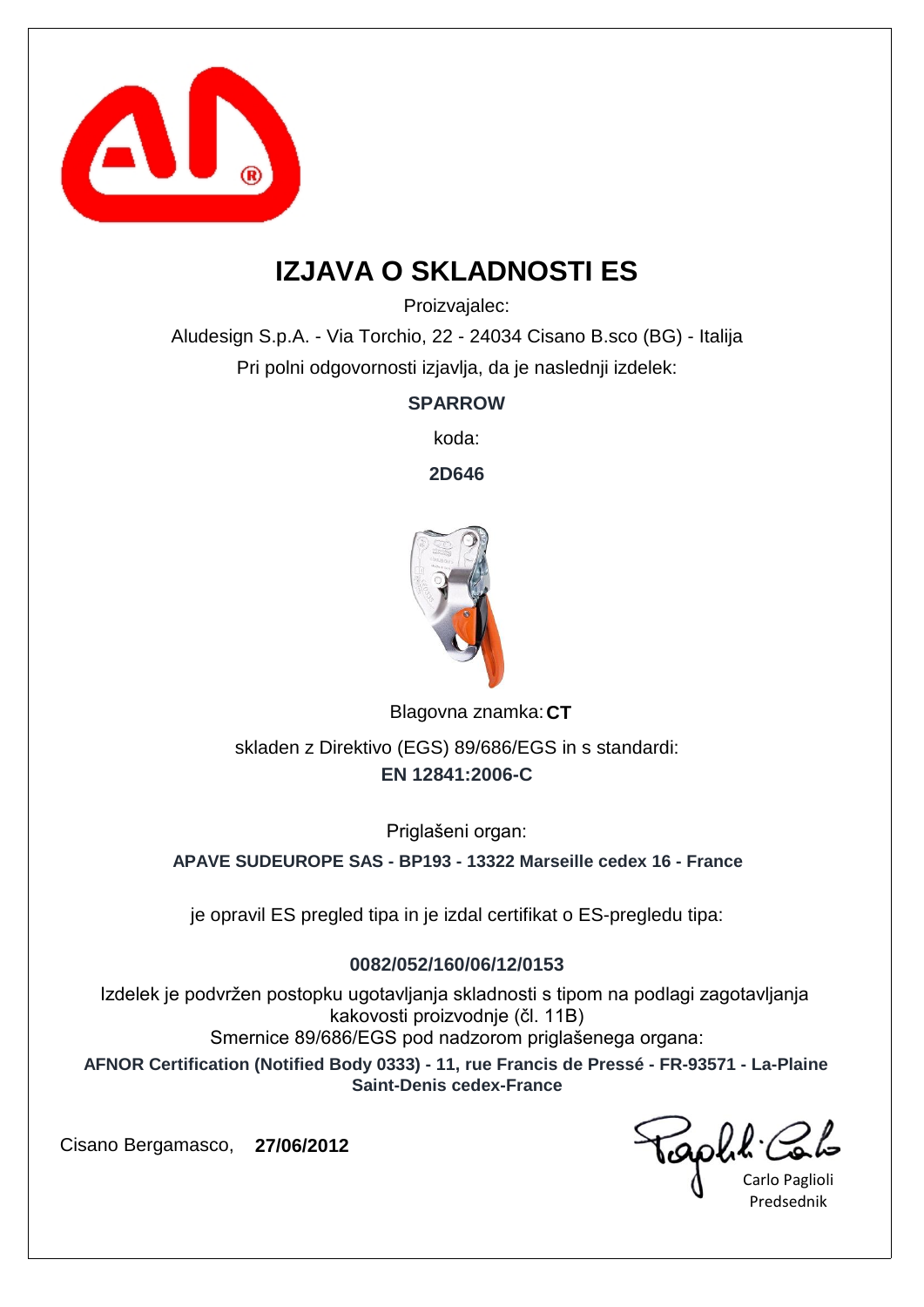

# **EG-FÖRSÄKRAN OM ÖVERENSSTÄMMELSE**

Tillverkaren:

Aludesign S.p.A. - Via Torchio, 22 - 24034 Cisano B.sco (BG) - Italien Förklarar på eget ansvar att följande produkt

**SPARROW**

Kod:

**2D646**



Med varumärket: CT

**EN 12841:2006-C** Överensstämmer med direktivet 89/686/EEG och standarderna:

Det anmälda organet:

**APAVE SUDEUROPE SAS - BP193 - 13322 Marseille cedex 16 - France**

utförde EG-typkontrollen och utfärdade EG-typkontrollintyget:

#### **0082/052/160/06/12/0153**

Produkten är föremål för förfarandet för bedömning av överensstämmelse baserat på kvalitetssäkring av produktionsprocessen (art 11B) i direktivet 89/686/EEG under övervakning av det anmälda organet:

**AFNOR Certification (Notified Body 0333) - 11, rue Francis de Pressé - FR-93571 - La-Plaine Saint-Denis cedex-France**

Carlo Paglioli VD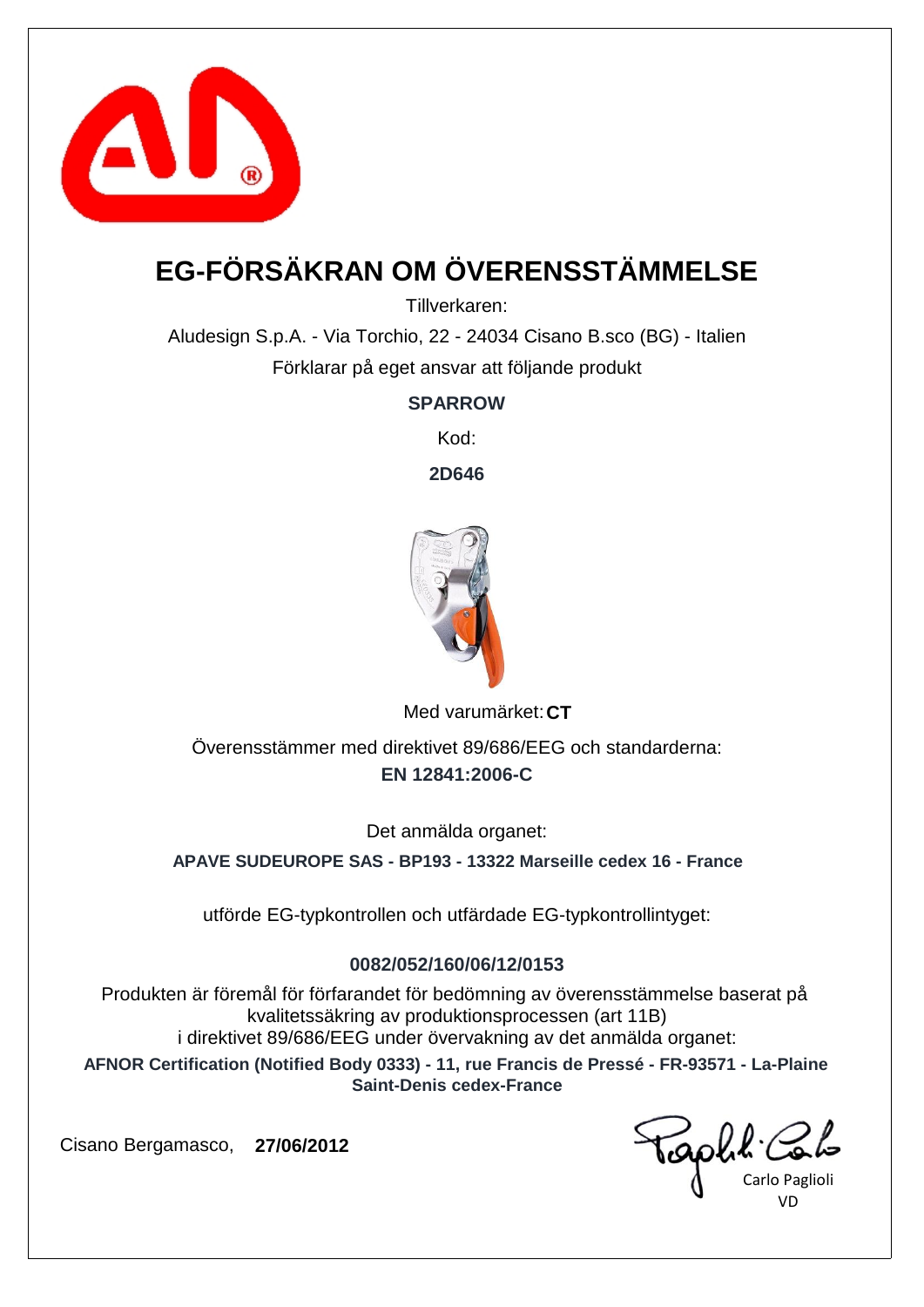

# **ES PROHLÁŠENÍ O SHODĚ**

Výrobce:

Aludesign S.p.A. - Via Torchio, 22 - 24034 Cisano B.sco (BG) - Itálie prohlašuje na svou vlastní odpovědnost, že následující výrobek:

**SPARROW**

Kód:

**2D646**



pod obchodní značkou: CT

je ve shodě se směrnicí 89/686/EHS a s normami:

**EN 12841:2006-C**

Notifikovaný orgán:

**APAVE SUDEUROPE SAS - BP193 - 13322 Marseille cedex 16 - France**

provedl typovou zkoušku ES a vydal osvědčení o typové zkoušce ES:

### **0082/052/160/06/12/0153**

Výrobek byl podroben procesu ověření typové shody založené na záruce kvality výrobního procesu (čl. 11B) dle směrnice 89/686/EHS, a to pod dohledem notifikovaného orgánu:

**AFNOR Certification (Notified Body 0333) - 11, rue Francis de Pressé - FR-93571 - La-Plaine Saint-Denis cedex-France**

Carlo Paglioli ředitel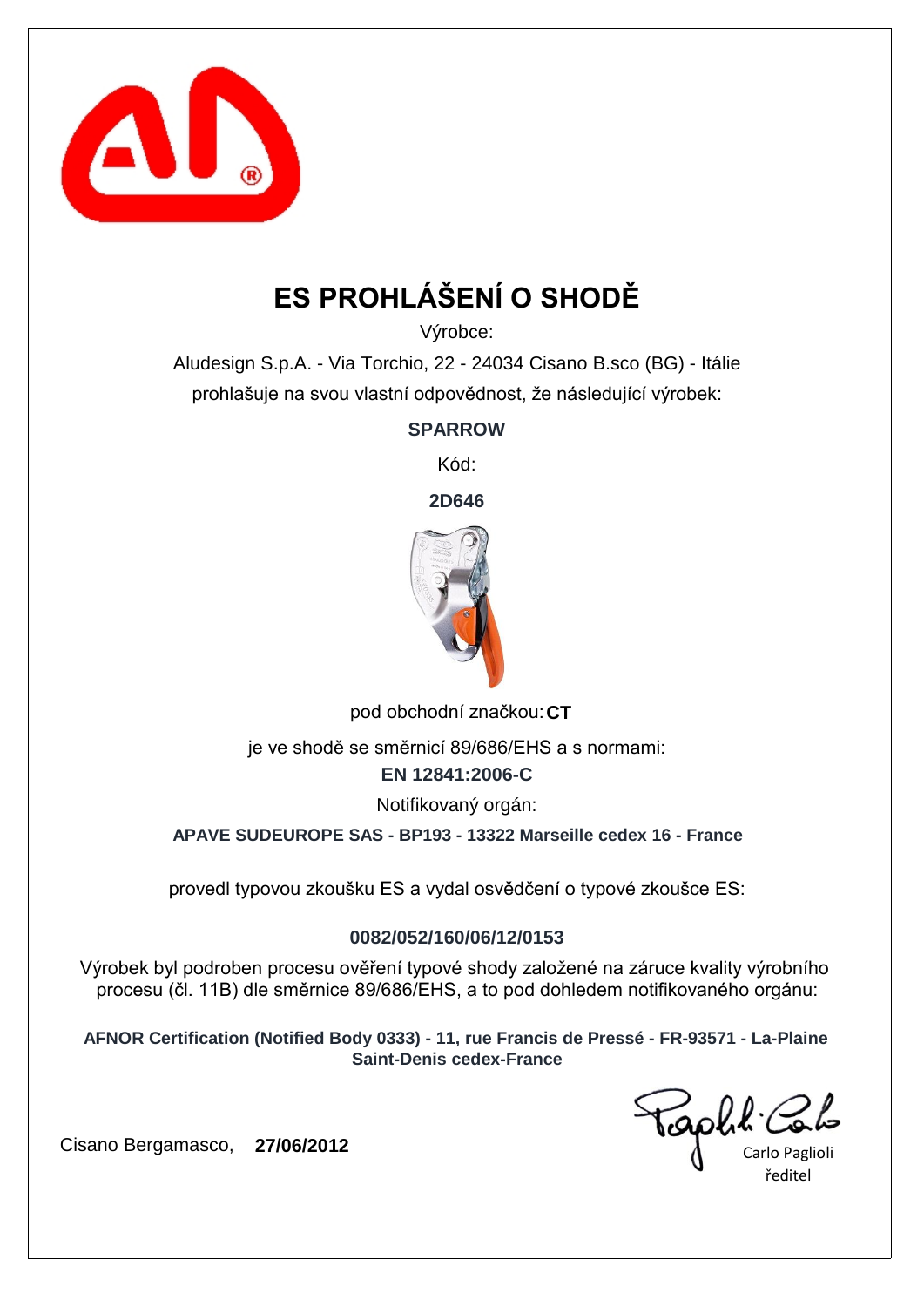

### **CE-CONFORMITEITSVERKLARING**

De fabrikant:

Aludesign S.p.A. - Via Torchio, 22 - 24034 Cisano B.sco (BG) - Italy Verklaart onder eigen verantwoordelijkheid dat het volgende product:

### **SPARROW**

Code:

**2D646**



Met handelsmerk: CT

**EN 12841:2006-C** Conform de Richtlijn 89/686/EEG en de normen is:

De aangemelde instantie:

**APAVE SUDEUROPE SAS - BP193 - 13322 Marseille cedex 16 - France**

heeft het CE-typeonderzoek uitgevoerd en heeft het certificaat van het CE-typeonderzoek afgegeven:

### **0082/052/160/06/12/0153**

Het product is onderworpen aan de conformiteitsbeoordelingsprocedure op basis van kwaliteitsborging van het productieproces (art. 11B) van de Richtlijn 89/686/EEG onder toezicht van de aangemelde instantie:

**AFNOR Certification (Notified Body 0333) - 11, rue Francis de Pressé - FR-93571 - La-Plaine Saint-Denis cedex-France**

Carlo Paglioli Voorzitter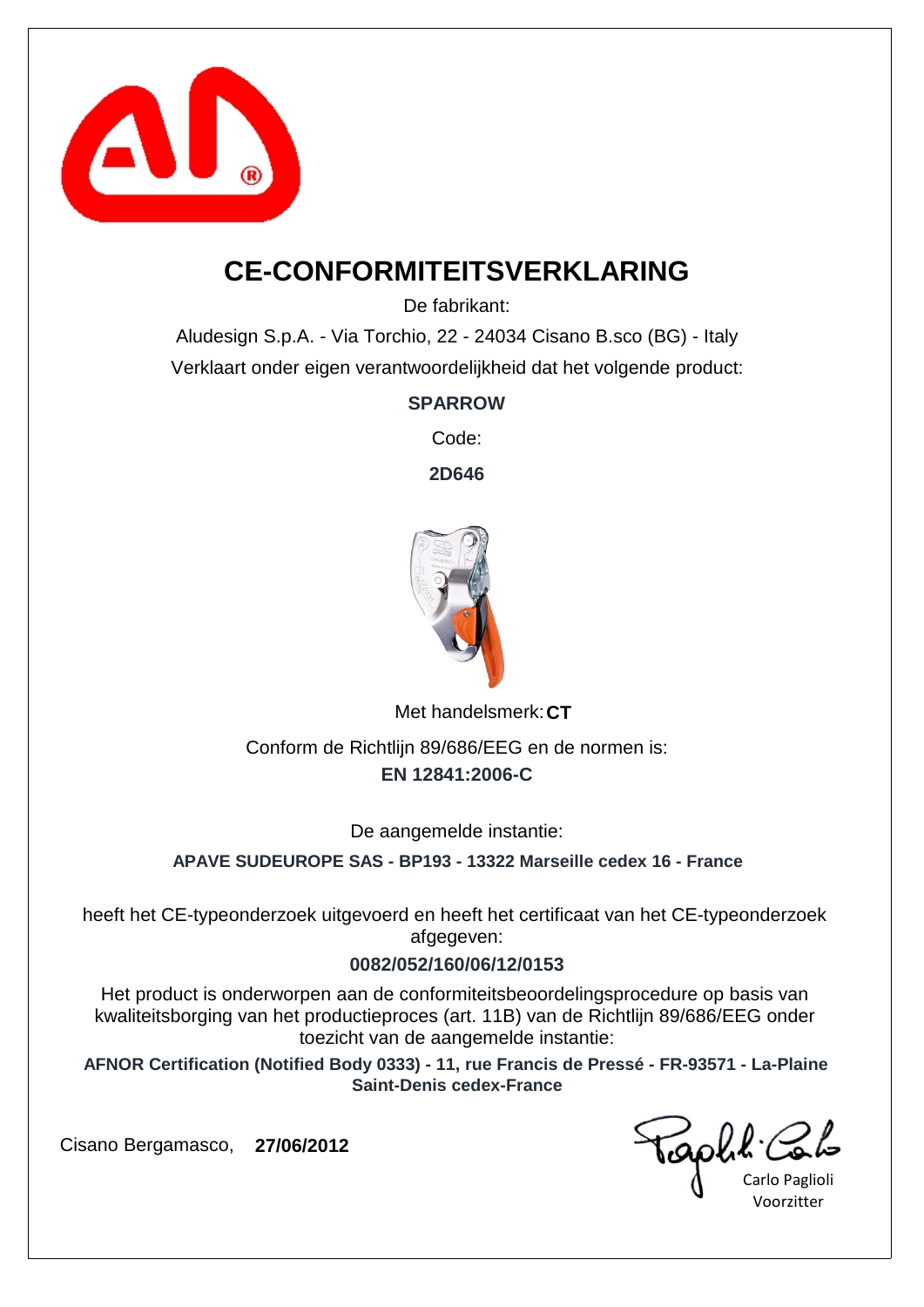

## **DECLARA ÇÃO DE CONFORMIDADE CE**

O fabricante:

Aludesign S.p.A. - Via Torchio, 22 - 24034 Cisano B.sco (BG) - Itália Declara sob a sua exclusiva responsabilidade que o seguinte produto:

**SPARROW**

Código:

**2D646**



Com marca comercial: CT

**EN 12841:2006-C** Está em conformidade com a Diretiva 89/686/CEE e com as normas:

O órgão notificado:

**APAVE SUDEUROPE SAS - BP193 - 13322 Marseille cedex 16 - France**

realizou o teste CE do tipo e publicou o certificado de teste CE do tipo:

#### **0082/052/160/06/12/0153**

O produto foi objeto do procedimento de avaliação da conformidade ao tipo baseada na sua garantia de qualidade do processo de produção (art 11B) da Diretiva 89/686/CEE sob a supervisão do órgão notificado:

**AFNOR Certification (Notified Body 0333) - 11, rue Francis de Pressé - FR-93571 - La-Plaine Saint-Denis cedex-France**

Carlo Paglioli Presidente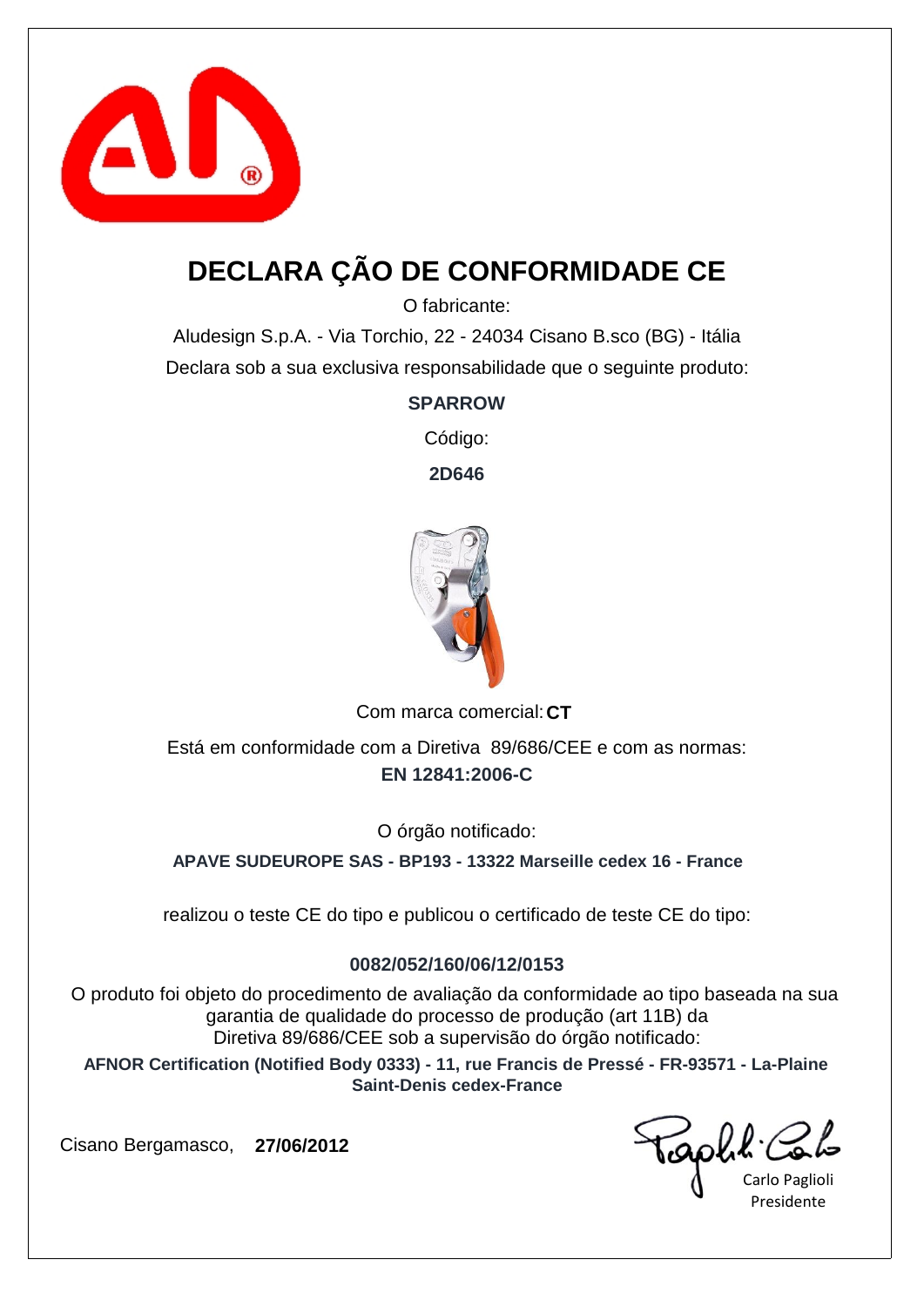

# **ES VYHLÁSENIE O ZHODE**

Výrobca:

Aludesign S.p.A. - Via Torchio, 22 - 24034 Cisano B.sco (BG) - Taliansko Prehlasuje sa na vlastnú zodpovednosť , že uvedený výrobok

**SPARROW**

Kód:

**2D646**



S obchodnou značkou: CT **EN 12841:2006-C** Je v súlade so Smernicou 89/686/EHS a normami:

Notifikačný orgán:

**APAVE SUDEUROPE SAS - BP193 - 13322 Marseille cedex 16 - France**

vykonal typovú skúšku ES a vydal osvedčenie o typovej skúške ES:

### **0082/052/160/06/12/0153**

Výrobok podlieha postupu posudzovania zhody založeného na zabezpečení kvality výrobného procesu (čl. 11B) Smernice 89/686/EHS pod dohľadom notifikačného orgánu

**AFNOR Certification (Notified Body 0333) - 11, rue Francis de Pressé - FR-93571 - La-Plaine Saint-Denis cedex-France**

Carlo Paglioli Konateľ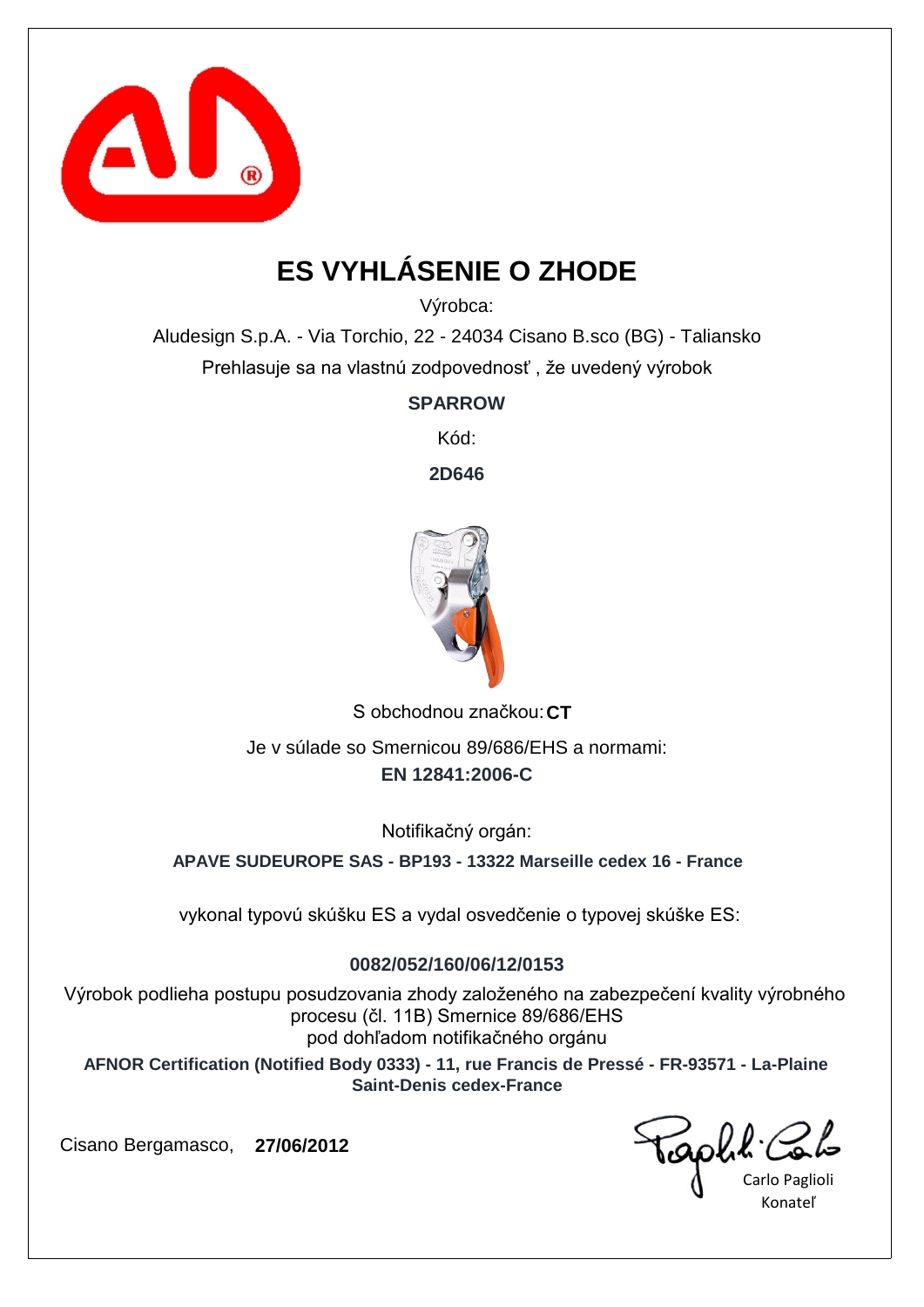

# **EK ATBILSTĪBAS EKLARĀCIJA**

Ražotājs:

Aludesign S.p.A. - Via Torchio, 22 - 24034 Cisano B.sco (BG) Itālija Vienbalsīgi deklarē, ka šis produkts:

**SPARROW**

Kods:

**2D646**



Ar preču zīmi: CT **EN 12841:2006-C** Tas atbilst Direktīvai 89/686/EEK un standartiem:

Pazinojošā iestāde:

**APAVE SUDEUROPE SAS - BP193 - 13322 Marseille cedex 16 - France**

veica EK tipa pārbaudi un izsniedza EK tipa pārbaudes sertifikātu:

### **0082/052/160/06/12/0153**

Uz produktu attiecas atbilstības novērtēšanas procedūra, kas pamatojas uz ražošanas procesa kvalitātes nodrošināšanu (Direktīvas 89/686/EEK 11.B pants) pilnvarotās iestādes uzraudzībā:

**AFNOR Certification (Notified Body 0333) - 11, rue Francis de Pressé - FR-93571 - La-Plaine Saint-Denis cedex-France**

Carlo Paglioli Prezidents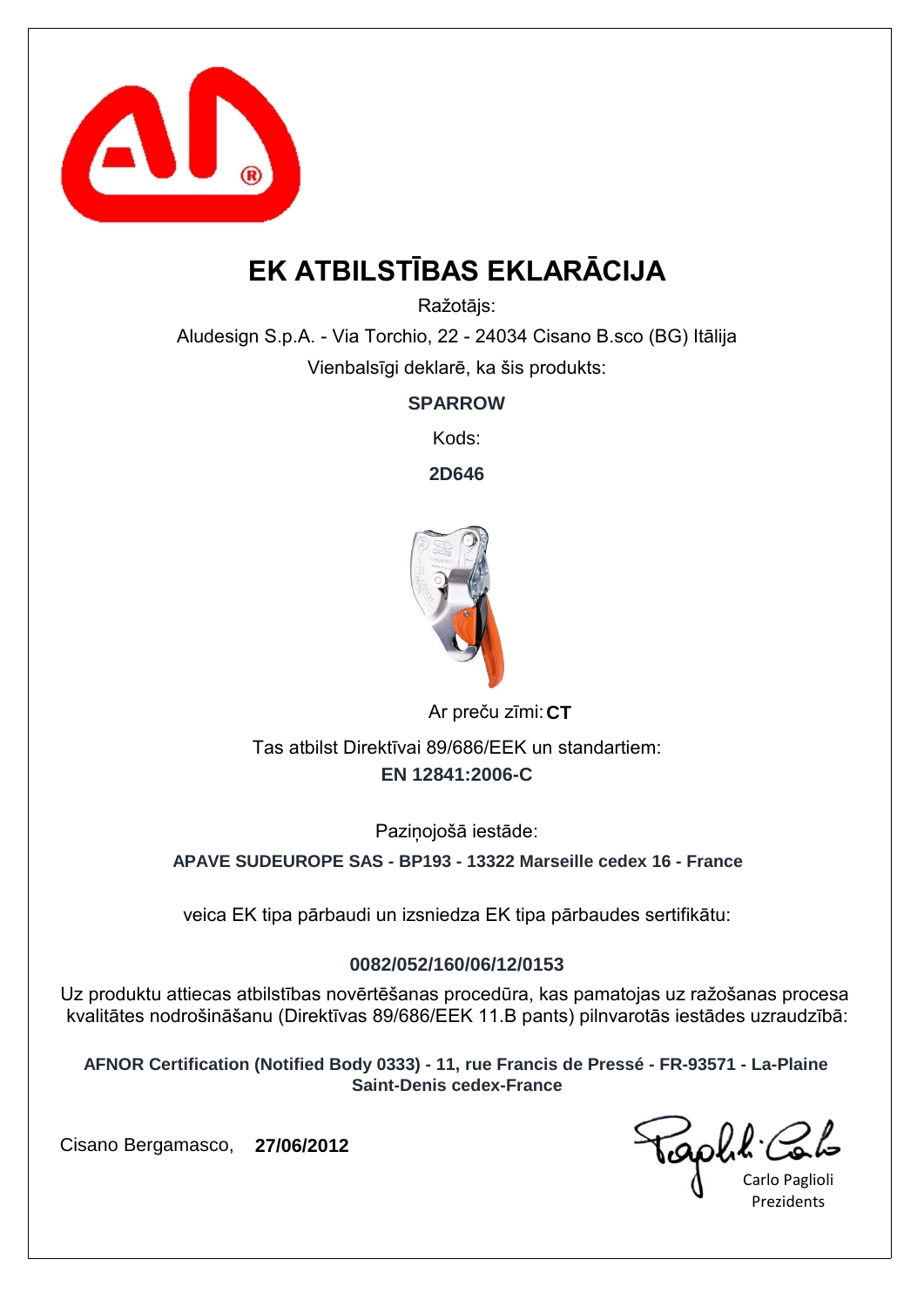

# **EK MEGFELELŐSÉGI NYILATKOZAT**

A gyártó:

Aludesign S.p.A. - Via Torchio, 22 - 24034 Cisano B.sco (BG) - Olaszország kizárólagos felelősségére kijelenti, hogy a következő termék:

**SPARROW**

kód:

**2D646**



amelynek védjegye: CT

**EN 12841:2006-C** megfelel a 89/686/EGK irányelvnek és az alábbi szabványoknak:

A bejelentett szervezet:

**APAVE SUDEUROPE SAS - BP193 - 13322 Marseille cedex 16 - France**

elvégezte az EK-típusvizsgálatot és kiadta az alábbi EK-típusvizsgálati tanúsítványt:

### **0082/052/160/06/12/0153**

A termékre a 89/686/EGK irányelv 11B cikkében meghatározott, a gyártási folyamat minőségbiztosításán alapuló típusmegfelelőség-értékelési eljárás vonatkozik, az alábbi bejelentett szervezet felügyelete alatt:

**AFNOR Certification (Notified Body 0333) - 11, rue Francis de Pressé - FR-93571 - La-Plaine Saint-Denis cedex-France**

Carlo Paglioli Elnök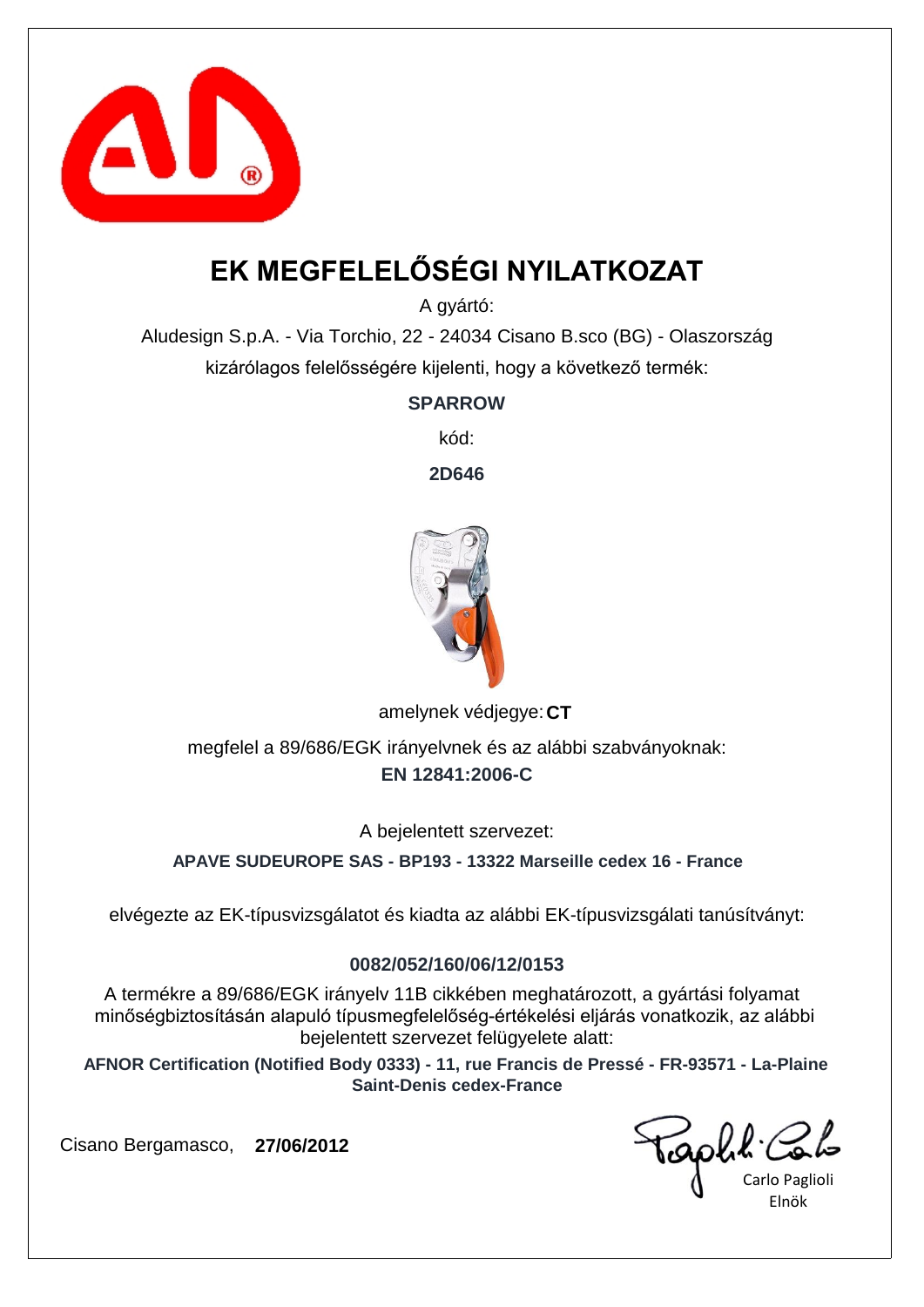

# **EÜ VASTAVUSDEKLARATSIOON**

Tootja:

Aludesign S.p.A. - Via Torchio, 22 - 24034 Cisano B.sco (BG) - Itaalia Deklareerib oma ainupoolel, et järgmine toode:

**SPARROW**

Kood:

**2D646**



**CT** Kaubamärgiga **EN 12841:2006-C** See vastab direktiivile 89/686/EMÜ ja standarditele:

Volitatud asutus:

**APAVE SUDEUROPE SAS - BP193 - 13322 Marseille cedex 16 - France**

ha viis läbi EÜ tüübihindamise ja väljastas EÜ tüübihindamistõendi:

### **0082/052/160/06/12/0153**

Toote suhtes kohaldatakse tootmisprotsessi kvaliteedi tagamise aluseks olevat vastavushindamise menetlust direktiivi 89/686/EMÜ kohaselt teavitatud asutuse järelevalve all:

**AFNOR Certification (Notified Body 0333) - 11, rue Francis de Pressé - FR-93571 - La-Plaine Saint-Denis cedex-France**

Carlo Paglioli Presidente